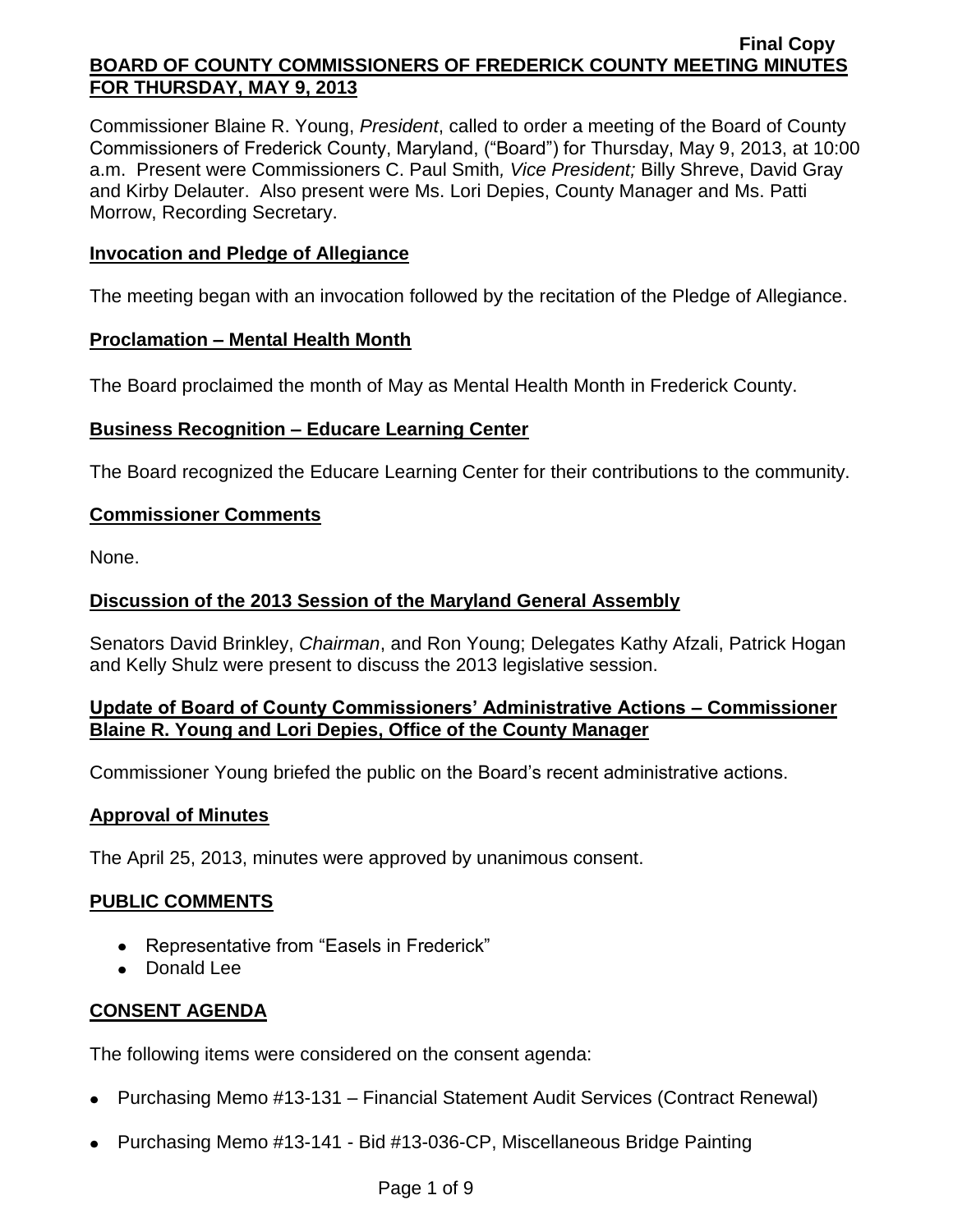- Purchasing Memo #13-143 Automated Ticketing and Invoicing System for Department of Solid Waste Management **and** Attached Budget Transfer
- #BT-13-160, Budget Office, Office of the County Manager, for Highways and **Transportation**
- Design Change Order No. 45, Resolution of Error and Omissions Reimbursement Citizens Care and Rehabilitation Center / Montevue Assisted Living
- Change Order No. 247, Phase 2 Site Work Deleted from Citizens Care and Rehabilitation Center / Montevue Assisted Living Contract and Attached Budget Transfer
- 2013 Bulletproof Vest Partnership Grant Application

*Motion to approve the consent agenda as presented – Passed 5-0.*

| <b>COMMISSIONERS</b> | <b>MOTION</b> | <b>SECOND</b> | <b>YES</b> | <b>NO</b> | <b>ABSTAIN</b> | <b>NOT PRESENT</b> |
|----------------------|---------------|---------------|------------|-----------|----------------|--------------------|
| Young                |               |               |            |           |                |                    |
| <b>Smith</b>         |               |               |            |           |                |                    |
| <b>Shreve</b>        |               | Λ             |            |           |                |                    |
| Grav                 |               |               |            |           |                |                    |
| <b>Delauter</b>      |               |               |            |           |                |                    |

## **WORKSESSION**

## **Appointments/Reappointments to Boards/Commissions – Joyce Grossnickle, Office of the County Manager**

### **Interagency Internal Audit Authority**

*Motion to reappoint Mr. Steve Darr to serve a four-year term effective immediately and to expire June 30, 2017 - Passed 5-0.*

| <b>COMMISSIONERS</b> | <b>MOTION</b> | <b>SECOND</b> | <b>YES</b> | <b>NO</b> | <b>ABSTAIN</b> | <b>NOT PRESENT</b> |
|----------------------|---------------|---------------|------------|-----------|----------------|--------------------|
| Young                |               |               |            |           |                |                    |
| <b>Smith</b>         |               |               | ~          |           |                |                    |
| <b>Shreve</b>        |               |               | ~          |           |                |                    |
| Grav                 |               |               |            |           |                |                    |
| <b>Delauter</b>      |               |               | ^          |           |                |                    |

# **Sustainability Commission**

*Motion to reappoint Mr. Tom Anderson, Mr. Robert Black and Mr. Chis May to serve threeyear terms to take effect July 1, 2013, and to expire June 30, 2016, and the appointment of Mr. Charles Dalphon to serve a term effective immediately and to expire June 30, 2015 – Passed 5-0.*

| <b>COMMISSIONERS</b> | <b>MOTION</b> | <b>SECOND</b> | <b>YES</b> | <b>NO</b> | <b>ABSTAIN</b> | <b>NOT PRESENT</b> |
|----------------------|---------------|---------------|------------|-----------|----------------|--------------------|
| Young                |               |               |            |           |                |                    |
| <b>Smith</b>         |               |               |            |           |                |                    |
| <b>Shreve</b>        |               |               |            |           |                |                    |
| Gray                 |               |               | ,,         |           |                |                    |
| <b>Delauter</b>      |               | '             | ,,         |           |                |                    |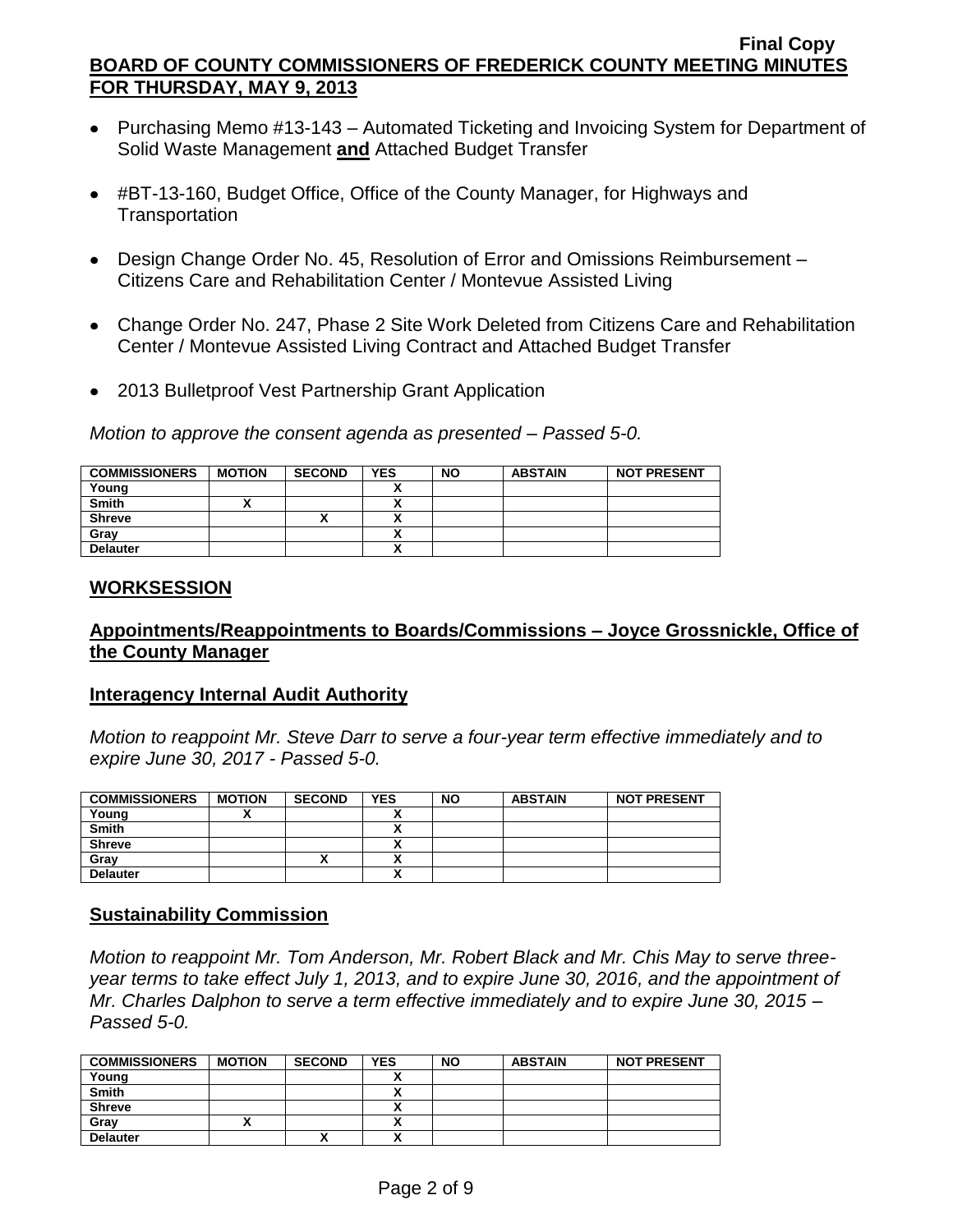## **Workforce Development Board**

*Motion to reappoint Ms. Karen Barry, Ms. Christine Demas, and Mr. Jason Lee to serve fouryear terms effective July 1, 2013, and to expire June 30, 2017 – Passed 5-0.*

| <b>COMMISSIONERS</b> | <b>MOTION</b> | <b>SECOND</b> | <b>YES</b> | <b>NO</b> | <b>ABSTAIN</b> | <b>NOT PRESENT</b> |
|----------------------|---------------|---------------|------------|-----------|----------------|--------------------|
| Young                |               |               |            |           |                |                    |
| <b>Smith</b>         |               | '             |            |           |                |                    |
| <b>Shreve</b>        |               |               |            |           |                |                    |
| Grav                 |               |               | ~          |           |                |                    |
| <b>Delauter</b>      |               |               | ~          |           |                |                    |

## **ADMINISTRATIVE BUSINESS**

## **Business Updates – Helen Riddle, Community Development Division**

Ms. Riddle updated the Board on business activity in Frederick County.

## **Adoption of the Property Tax Rate and the Electric Lighting Tax Rates for FY 2014 (Public Hearing Held 5/7/13) – Regina Howell, Budget Office, Office of the County Manager**

Ms. Howell presented the proposed tax rate for FY 2014.

*Motion to adopt the resolution regarding the FY 2014 General Property Tax Levy as presented - Passed 4-1.*

| <b>COMMISSIONERS</b> | <b>MOTION</b> | <b>SECOND</b> | <b>YES</b> | <b>NO</b> | <b>ABSTAIN</b> | <b>NOT PRESENT</b> |
|----------------------|---------------|---------------|------------|-----------|----------------|--------------------|
| Young                |               |               |            |           |                |                    |
| <b>Smith</b>         |               |               |            |           |                |                    |
| <b>Shreve</b>        |               |               |            |           |                |                    |
| Grav                 |               |               |            |           |                |                    |
| <b>Delauter</b>      |               |               |            |           |                |                    |

(A copy of the approved/adopted resolution can be obtained in the County Manager's Office or from the county's website, [www.FrederickCountyMD.gov.](http://www.frederickcountymd.gov/))

(Commissioner Shreve left the meeting at 12:15 p.m.)

Ms. Howell presented the proposed changes to the electric lighting districts.

*Motion to adopt the ordinance to approve the changes to the electric lighting rates for the Braddock and New Addition lighting districts – Passed 4-0.*

| <b>COMMISSIONERS</b> | <b>MOTION</b> | <b>SECOND</b> | <b>YES</b> | <b>NO</b> | <b>ABSTAIN</b> | <b>NOT PRESENT</b> |
|----------------------|---------------|---------------|------------|-----------|----------------|--------------------|
| Young                |               |               |            |           |                |                    |
| <b>Smith</b>         |               |               |            |           |                |                    |
| <b>Shreve</b>        |               |               |            |           |                |                    |
| Gray                 |               |               |            |           |                |                    |
| <b>Delauter</b>      |               |               |            |           |                |                    |

(A copy of the approved/adopted ordinance can be obtained in the County Manager's Office or from the county's website, [www.FrederickCountyMD.gov.](http://www.frederickcountymd.gov/))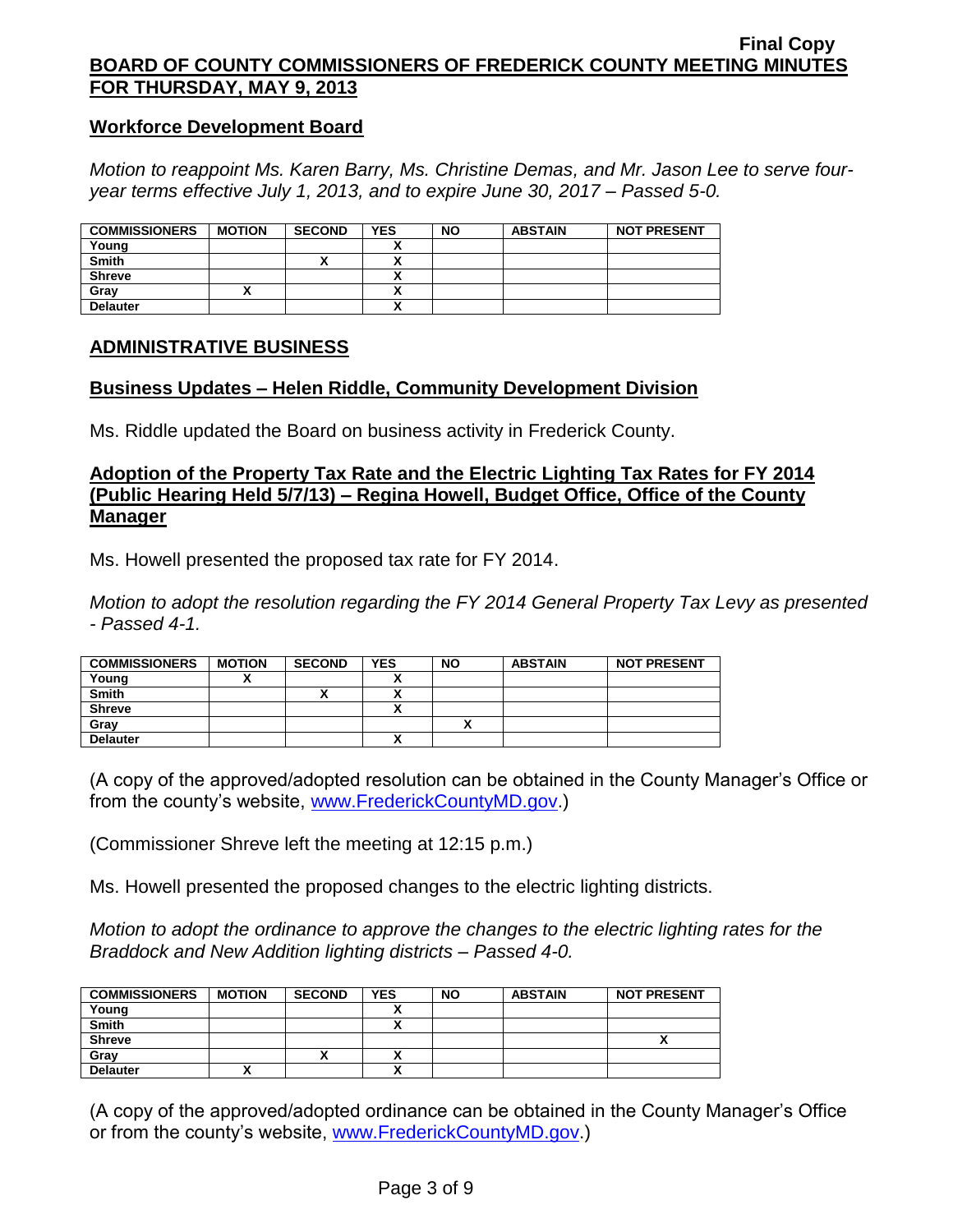# **Volunteer Fire and Rescue Funding Incentives for FY 2014 – Regina Howell, Budget Office, Office of the County Manager**

Ms. Howell presented the proposal to provide additional funding in the FY 2014 budget for areas and companies that provide fire and/or rescue services without 24/7 paid career staffing.

*Motion to incorporate the funds in the FY 2014 operating budget as presented – Passed 4-0.*

| <b>COMMISSIONERS</b> | <b>MOTION</b> | <b>SECOND</b> | <b>YES</b> | <b>NO</b> | <b>ABSTAIN</b> | <b>NOT PRESENT</b> |
|----------------------|---------------|---------------|------------|-----------|----------------|--------------------|
| Young                |               |               |            |           |                |                    |
| <b>Smith</b>         |               |               |            |           |                |                    |
| <b>Shreve</b>        |               |               |            |           |                |                    |
| Gray                 |               | ^             |            |           |                |                    |
| <b>Delauter</b>      |               |               |            |           |                |                    |

# **Reimbursement of Permits and Inspection Fees Associated with a Renovation Project of a Fire Station – Doug Orner, Volunteer Fire and Rescue Services, Office of the County Manager**

Mr. Orner presented the request from the New Market Volunteer Fire Department (NMVFD). The following were present from NMVFD: Mr. Ben Nalborczyk, Mr. Paul Hackey and Mr. Bob Skelton.

*Motion to reimburse the permit and inspection fees associated with the renovation and expansion of the operating facility of the NMVFD in the amount of \$74,764.85 – Passed 4-0.*

| <b>COMMISSIONERS</b> | <b>MOTION</b> | <b>SECOND</b> | <b>YES</b> | <b>NO</b> | <b>ABSTAIN</b> | <b>NOT PRESENT</b> |
|----------------------|---------------|---------------|------------|-----------|----------------|--------------------|
| Young                |               |               |            |           |                |                    |
| <b>Smith</b>         |               |               |            |           |                |                    |
| <b>Shreve</b>        |               |               |            |           |                |                    |
| Gray                 |               |               |            |           |                |                    |
| <b>Delauter</b>      |               |               | n          |           |                |                    |

# **Proposed Changes to the Length of Service Award Program (LOSAP) Resolution - Doug Orner, Volunteer Fire and Rescue Services, Office of the County Manager**

Mr. Orner and Ms. Judy White, Chair of the LOSAP, presented the proposed changes.

*Motion to approve the proposed changes to the LOSAP and direct staff to prepare a resolution reflecting the changes to be brought back to the Board at a future meeting – Passed 4-0.*

| <b>COMMISSIONERS</b> | <b>MOTION</b> | <b>SECOND</b> | YES    | <b>NO</b> | <b>ABSTAIN</b> | <b>NOT PRESENT</b> |
|----------------------|---------------|---------------|--------|-----------|----------------|--------------------|
| Young                |               |               |        |           |                |                    |
| <b>Smith</b>         |               |               |        |           |                |                    |
| <b>Shreve</b>        |               |               |        |           |                | ^                  |
| Gray                 |               |               | v      |           |                |                    |
| <b>Delauter</b>      |               |               | v<br>^ |           |                |                    |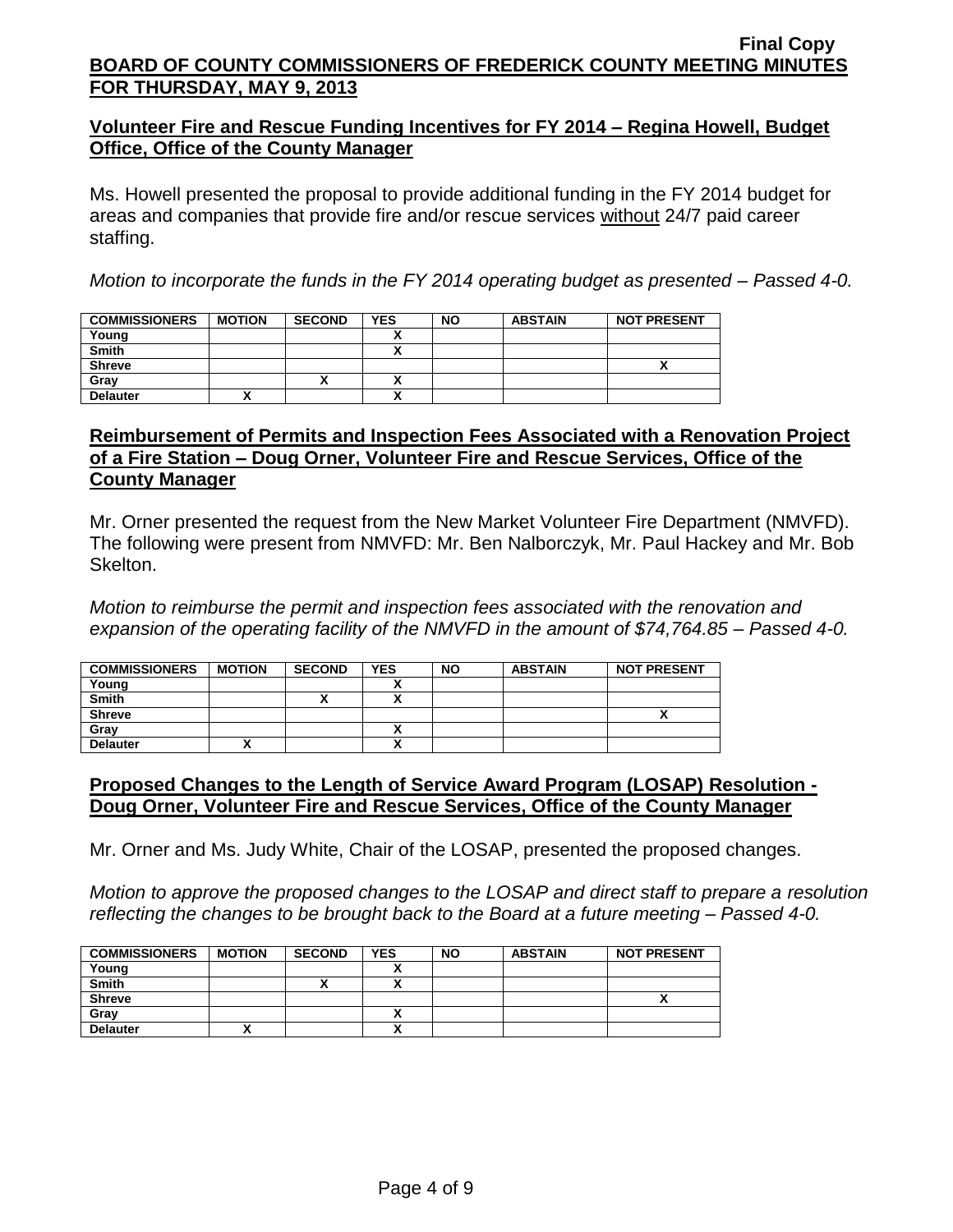**Bid Award - Purchasing Memo #13-144 – Amendment No. 2 Agreement for Extension of Management and Oversight Services for Citizens Care and Rehabilitation Center / Montevue Assisted Living to LW Consulting Services, Inc. – Diane George, Finance Division**

*Motion to approve Purchasing Memo #13-144 as presented – Passed 4-0.*

| <b>COMMISSIONERS</b> | <b>MOTION</b> | <b>SECOND</b> | <b>YES</b> | <b>NO</b> | <b>ABSTAIN</b> | <b>NOT PRESENT</b> |
|----------------------|---------------|---------------|------------|-----------|----------------|--------------------|
| Young                |               |               |            |           |                |                    |
| <b>Smith</b>         |               |               |            |           |                |                    |
| <b>Shreve</b>        |               |               |            |           |                |                    |
| Grav                 |               |               |            |           |                |                    |
| <b>Delauter</b>      |               | Λ             | ↗          |           |                |                    |

# **Amendment to the Frederick County Code 1-8-411 – Extend the Expiration of the Downtown Frederick Arts and Entertainment Property Tax – Helen Riddle, Community Development Division**

Ms. Riddle presented the request to advance to public hearing the continuation to provide property tax credits for renovations to buildings located in the Downtown Frederick Arts and Entertainment District.

*Motion to take the amendment to public hearing – Passed 4-0.*

| <b>COMMISSIONERS</b> | <b>MOTION</b> | <b>SECOND</b> | <b>YES</b> | <b>NO</b> | <b>ABSTAIN</b> | <b>NOT PRESENT</b> |
|----------------------|---------------|---------------|------------|-----------|----------------|--------------------|
| Young                |               |               |            |           |                |                    |
| <b>Smith</b>         |               |               | ,,         |           |                |                    |
| <b>Shreve</b>        |               |               |            |           |                |                    |
| Gray                 |               |               | Λ          |           |                |                    |
| <b>Delauter</b>      |               | $\mathbf{v}$  | ↗          |           |                |                    |

# **Urbana District Park Pilot WiFi Project – Sherry Weakley, IIT Division and Paul Dial, Parks and Recreation Division (DPR)**

Ms. Weakley and Mr. Dial presented the proposed pilot project for the Urbana District Park.

*Motion to approve proceeding with the pilot program noting the costs would be incurred by DPR and IIT equally in their current operating budgets – Passed 4-0.*

| <b>COMMISSIONERS</b> | <b>MOTION</b> | <b>SECOND</b> | <b>YES</b>               | <b>NO</b> | <b>ABSTAIN</b> | <b>NOT PRESENT</b> |
|----------------------|---------------|---------------|--------------------------|-----------|----------------|--------------------|
| Young                |               |               |                          |           |                |                    |
| <b>Smith</b>         |               |               |                          |           |                |                    |
| <b>Shreve</b>        |               |               |                          |           |                |                    |
| Gray                 |               |               |                          |           |                |                    |
| <b>Delauter</b>      |               | $\mathbf{v}$  | $\overline{\phantom{a}}$ |           |                |                    |

# **Capacity Fee Agreement – Pinehurst Lot No. 349 – Brenda Teach, Utilities and Solid Waste Management Division**

Ms. Teach presented the requested capacity fee agreement to allow for the extended payment of capacity fees for the property.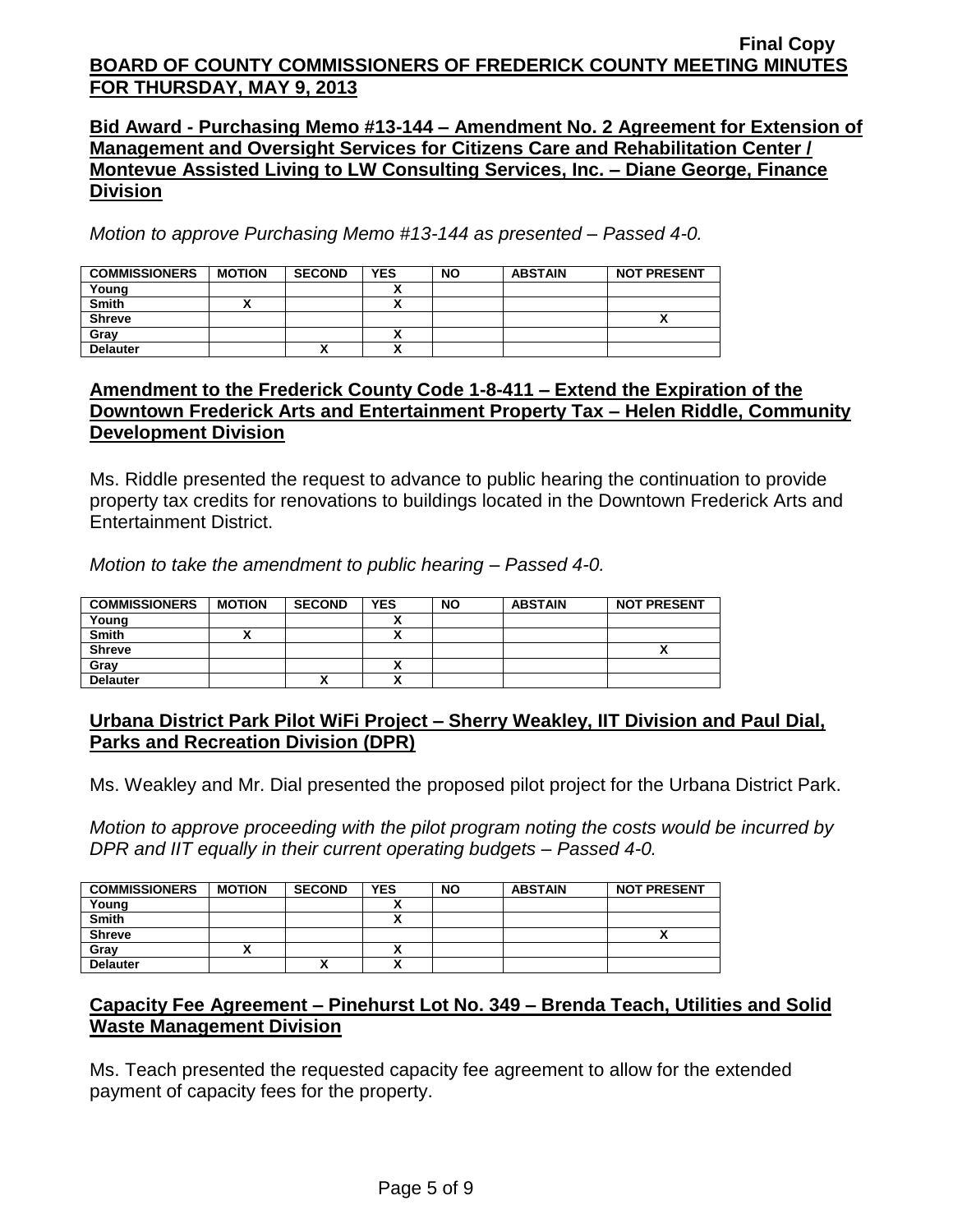*Motion to approve the capacity fee agreement for Pinehurst Lot No. 349 as presented – Passed 4-0.*

| <b>COMMISSIONERS</b> | <b>MOTION</b> | <b>SECOND</b> | <b>YES</b> | <b>NO</b> | <b>ABSTAIN</b> | <b>NOT PRESENT</b> |
|----------------------|---------------|---------------|------------|-----------|----------------|--------------------|
| Young                |               |               |            |           |                |                    |
| <b>Smith</b>         |               |               |            |           |                |                    |
| <b>Shreve</b>        |               |               |            |           |                |                    |
| Grav                 |               |               |            |           |                |                    |
| <b>Delauter</b>      |               | ↗             |            |           |                |                    |

## **Rosemont Maryland Department of the Environment (MDE) Loan Resolution – Mike Marschner, Office of the County Manager**

Mr. Marschner presented the proposed resolution that would incur debt up to \$1.8 million for the proposed Rosemont Water System improvements using MDE Drinking Water State Revolving Loan which includes \$1.5 million grant.

*Motion to approve the resolution and loan agreement with MDE as presented – Passed 4-0.*

| <b>COMMISSIONERS</b> | <b>MOTION</b> | <b>SECOND</b> | <b>YES</b> | <b>NO</b> | <b>ABSTAIN</b> | <b>NOT PRESENT</b> |
|----------------------|---------------|---------------|------------|-----------|----------------|--------------------|
| Young                |               |               |            |           |                |                    |
| <b>Smith</b>         |               |               |            |           |                |                    |
| <b>Shreve</b>        |               |               |            |           |                |                    |
| Gray                 |               |               |            |           |                |                    |
| <b>Delauter</b>      |               | "             |            |           |                |                    |

(A copy of the approved/adopted resolution can be obtained in the County Manager's Office or from the county's website, [www.FrederickCountyMD.gov.](http://www.frederickcountymd.gov/))

# **COMMISSIONER COMMENTS**

None.

# **PUBLIC COMMENTS**

None.

# **QUESTIONS – PRESS**

- Bethany Rogers The Frederick News-Post
- Ryan Marshall The Gazette

# **CLOSED SESSION**

Maryland Annotated Code State Government Article § 10-508(a) (1) To discuss: (i) The appointment, employment, assignment, promotion, discipline, demotion, compensation, removal, resignation, or performance evaluation of appointees, employees, or officials over whom it has jurisdiction; or (ii) Any other personnel matter that affects one or more specific individuals.

**Topic:** To discuss whether the term in office of a board member appointed by the County Commissioners should end.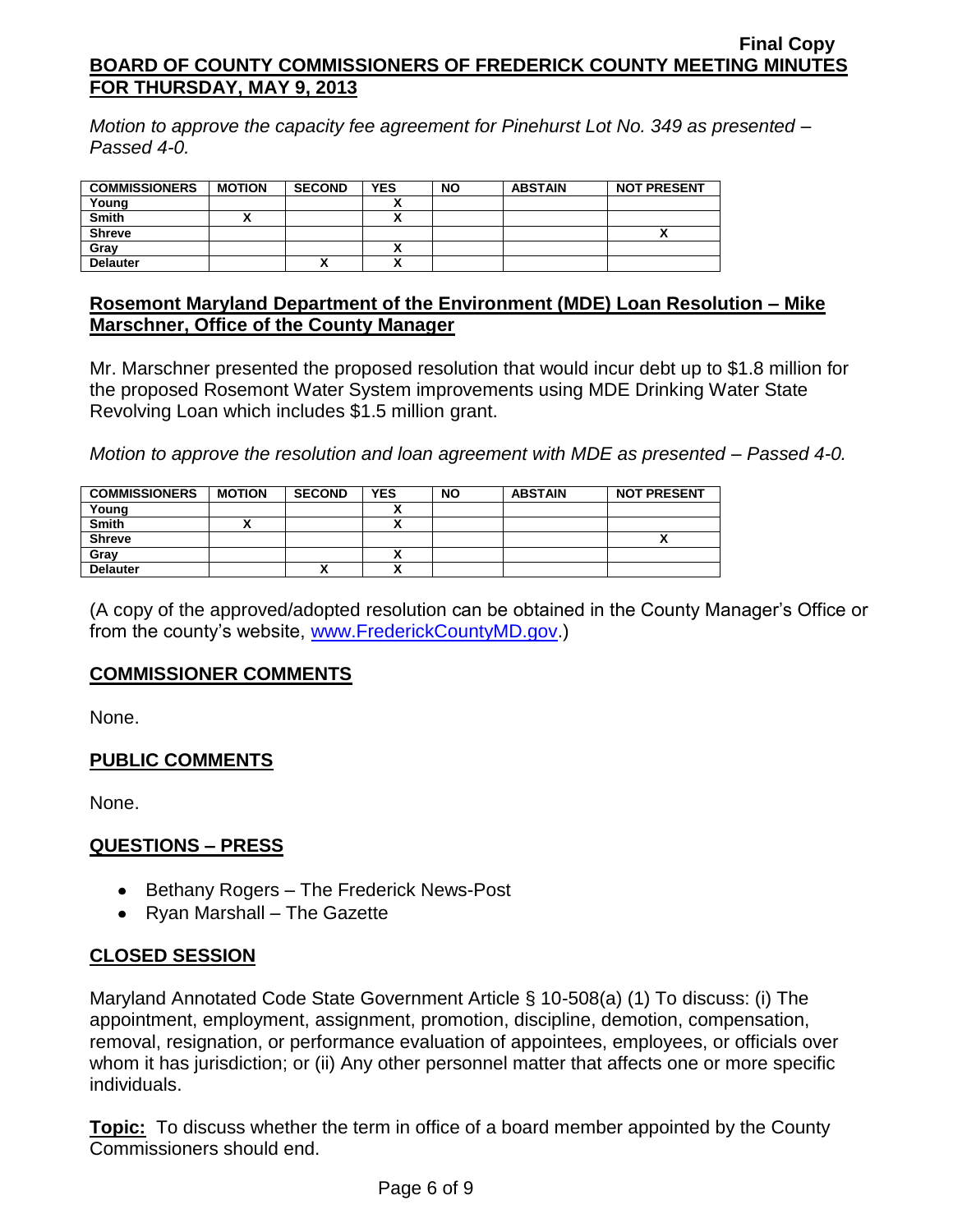*Motion to go into closed session – Passed 4-0.*

| <b>COMMISSIONERS</b> | <b>MOTION</b> | <b>SECOND</b> | <b>YES</b> | <b>NO</b> | <b>ABSTAIN</b> | <b>NOT PRESENT</b> |
|----------------------|---------------|---------------|------------|-----------|----------------|--------------------|
| Young                |               |               |            |           |                |                    |
| <b>Smith</b>         |               |               |            |           |                |                    |
| <b>Shreve</b>        |               |               |            |           |                | Λ                  |
| Gray                 |               |               |            |           |                |                    |
| <b>Delauter</b>      |               |               | `          |           |                |                    |

# **ADJOURN**

The meeting adjourned at 12:50 p.m.

Patricia Morrow Recording Secretary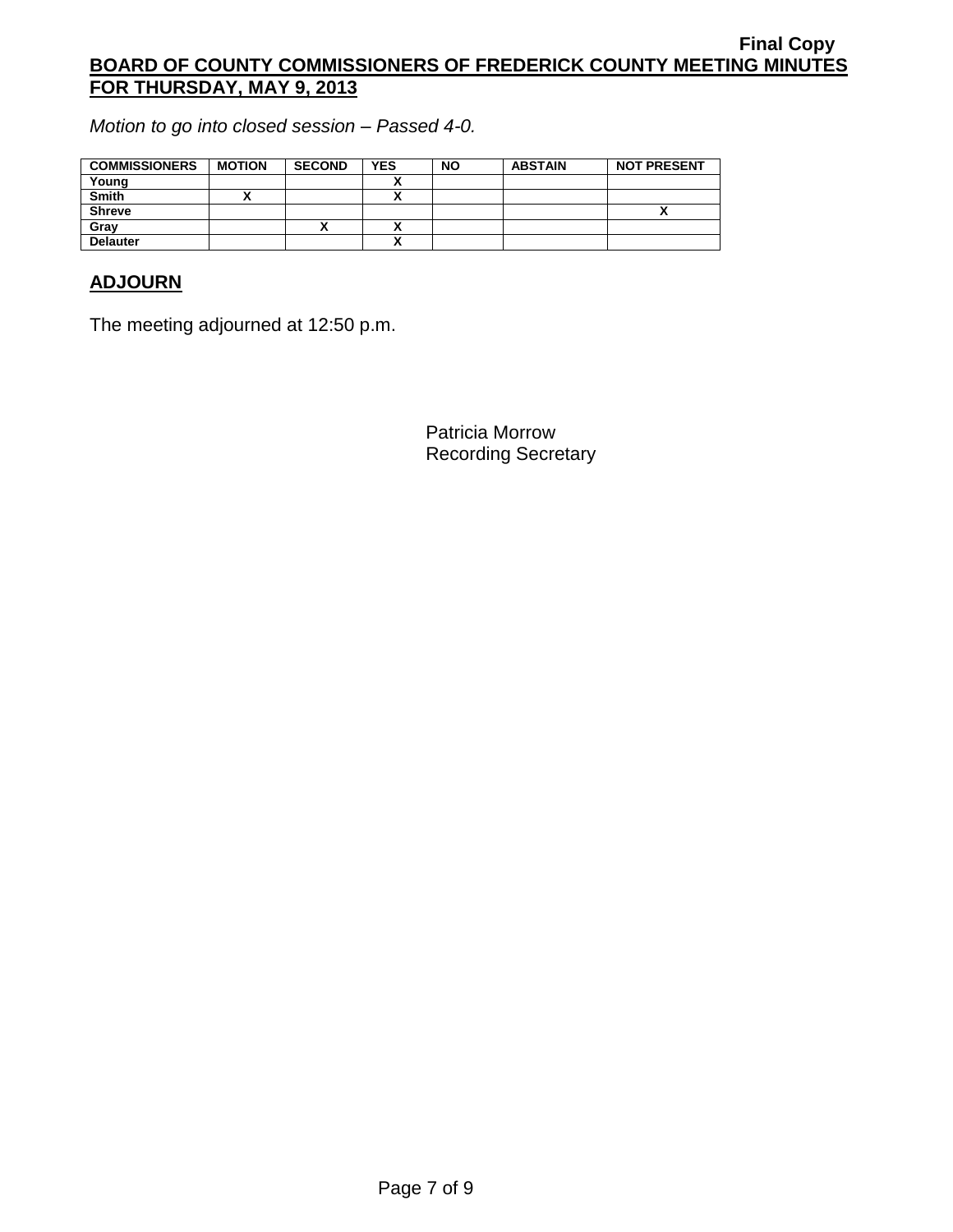# **FORM OF STATEMENT FOR CLOSING THE MEETING OF THURSDAY, MAY 9, 2013**

# **STATUTORY AUTHORITY TO CLOSE SESSION**

## **State Government Article §10-508(a):**

(1) To discuss: (i) The appointment, employment, assignment, promotion, discipline, demotion, compensation, removal, resignation, or performance evaluation of appointees, employees, or officials over whom it has jurisdiction; or (ii) Any other personnel matter that affects one or more specific individuals.

### **Motion:**

Upon a motion by Commissioner Smith, seconded by Commissioner Gray, the Board voted 4- 0, with Commissioner Shreve absent, to go into closed session under the Maryland Annotated Code State Government Article § 10-508(a) (1) To discuss: (i) The appointment, employment, assignment, promotion, discipline, demotion, compensation, removal, resignation, or performance evaluation of appointees, employees, or officials over whom it has jurisdiction; or (ii) Any other personnel matter that affects one or more specific individuals.

### **Time and Location:**

12:50 p.m. – Third Floor Meeting Room, Winchester Hall

# **Topic to be Discussed:**

To discuss whether the term in office of a board member appointed by the County Commissioners should end.

> Patti Morrow Recording Secretary